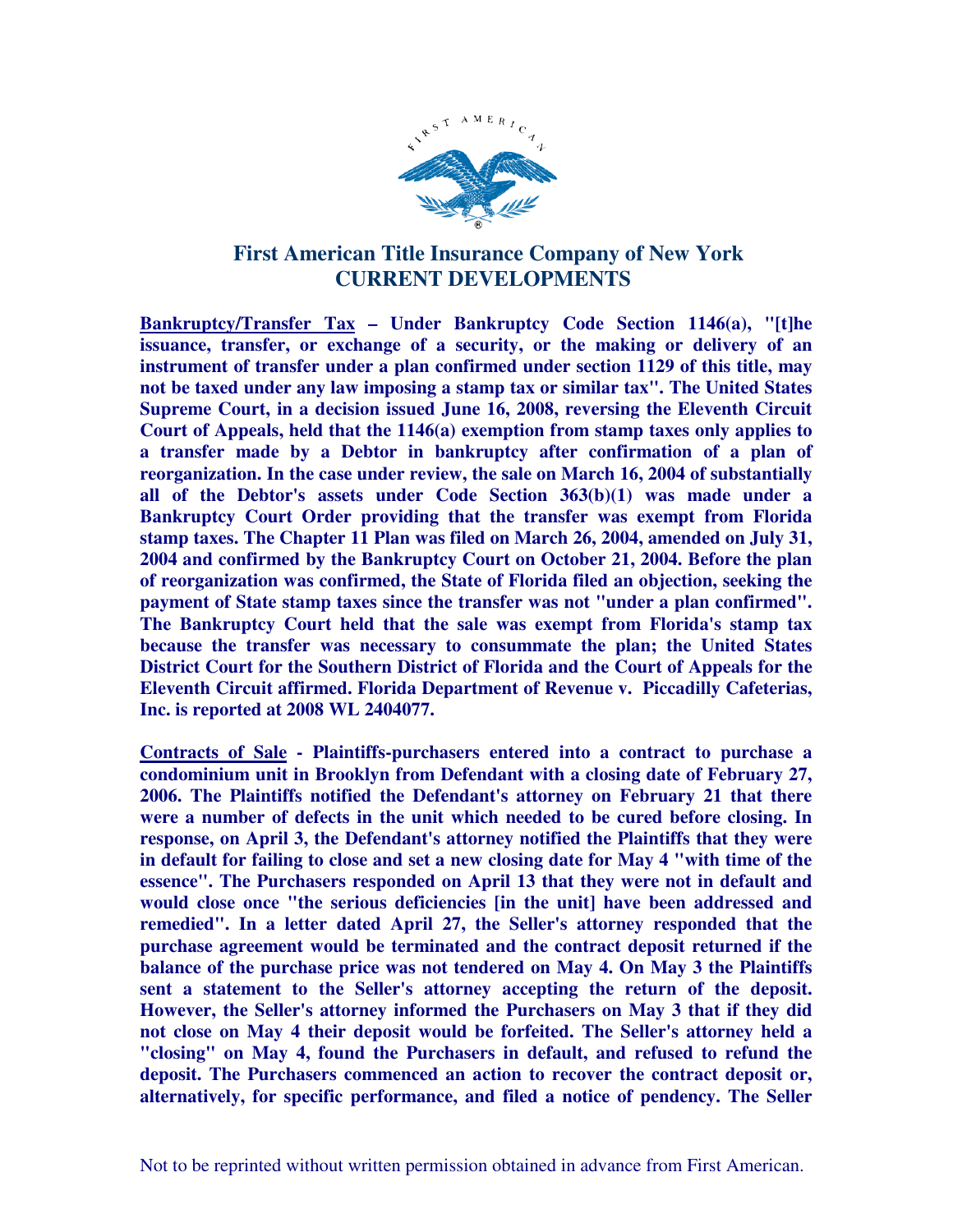**moved for summary judgment dismissing the causes of action for specific performance and canceling the lis pendens, claiming that the Purchasers were in default, alleging that the April 27 offer to return the down payment was a typographical error. The Supreme Court, Kings County, denied the motion for summary judgment, and the lower court's Order was affirmed by the Appellate Division, Second Department. According to the Appellate Division, "as a result of the letter dated April 27, 2006, the purchasers were no longer on notice that if they failed to close on May 4, 2006, they would be held in default and forfeit their contract deposit". The notice given on May 3, one day prior to the scheduled closing, did not give the Plaintiffs sufficient time to perform. Iannucci v. 70 Washington Partners, LLC, dated May 20, 2008, is reported at 2008 WL 2132350.** 

**Cooperative Corporations/"Flip Tax" – A flip tax can be effectuated by an amendment to a cooperative corporation's By-laws. In an Action brought by the seller of a cooperative apartment in a seven unit building, the Supreme Court, New York County, held that the cooperative's Board of Directors exceeded its authority in imposing a flip tax and found that the tax was null and void. The By-laws of the corporation in question provided that it could be amended by either the vote of the shareholders holding two-thirds of the shares at a meeting or by the vote of a majority of the Board of Directors at a meeting of the Board. The Court found that there was no shareholders' vote adopting a flip tax, and no minutes of a Board meeting amending the By-laws to provide for a flip tax were produced. At most, the flip tax was imposed as the result of a Board resolution adopted by less than a majority of the Directors. According to the Court, "there are only seven units in the building, and that this presents an apparently irresistible temptation for the board to forego adherence to the corporate documents and instead run the building on an informal basis. However, while this may be understandable, it is not acceptable". Pello v. 425 E. 50 Owners Corp, decided March 31, 2008, is reported at 19 Misc.3d 1125 and at 2008 WL 1869651.** 

**Encroachments – Plaintiffs sought a preliminary injunction enjoining the Defendants' newly constructed building from continuing to encroach on their property and for a temporary restraining order enjoining the New York City Buildings Department from issuing a certificate of occupancy for the Defendants' building. Plaintiffs alleged that the Defendants' building encroached 2 feet 3/8 inches onto the Plaintiffs' property, the depth of the footings for the rear wall of the Defendants' building made that building unstable, the curb cut to the Defendants' property was too close to the fire hydrant, and the sidewalk Defendants installed created a tripping hazard. Defendants claimed that this Action was intended to stop them from operating a competing auto dealership on their adjoining property. The Supreme Court, Bronx County, declined to grant a restraining order. No proof was submitted that the encroachment (which the Court found to be de minimus) posed any significant danger to Plaintiffs' building; it was not shown that Plaintiffs would suffer irreparable harm from the alleged condition of the sidewalk; and the other issues raised were under review by the Building Department. An award of money damages would adequately compensate the Plaintiffs. 3333 Boston Road LLC v. Fix**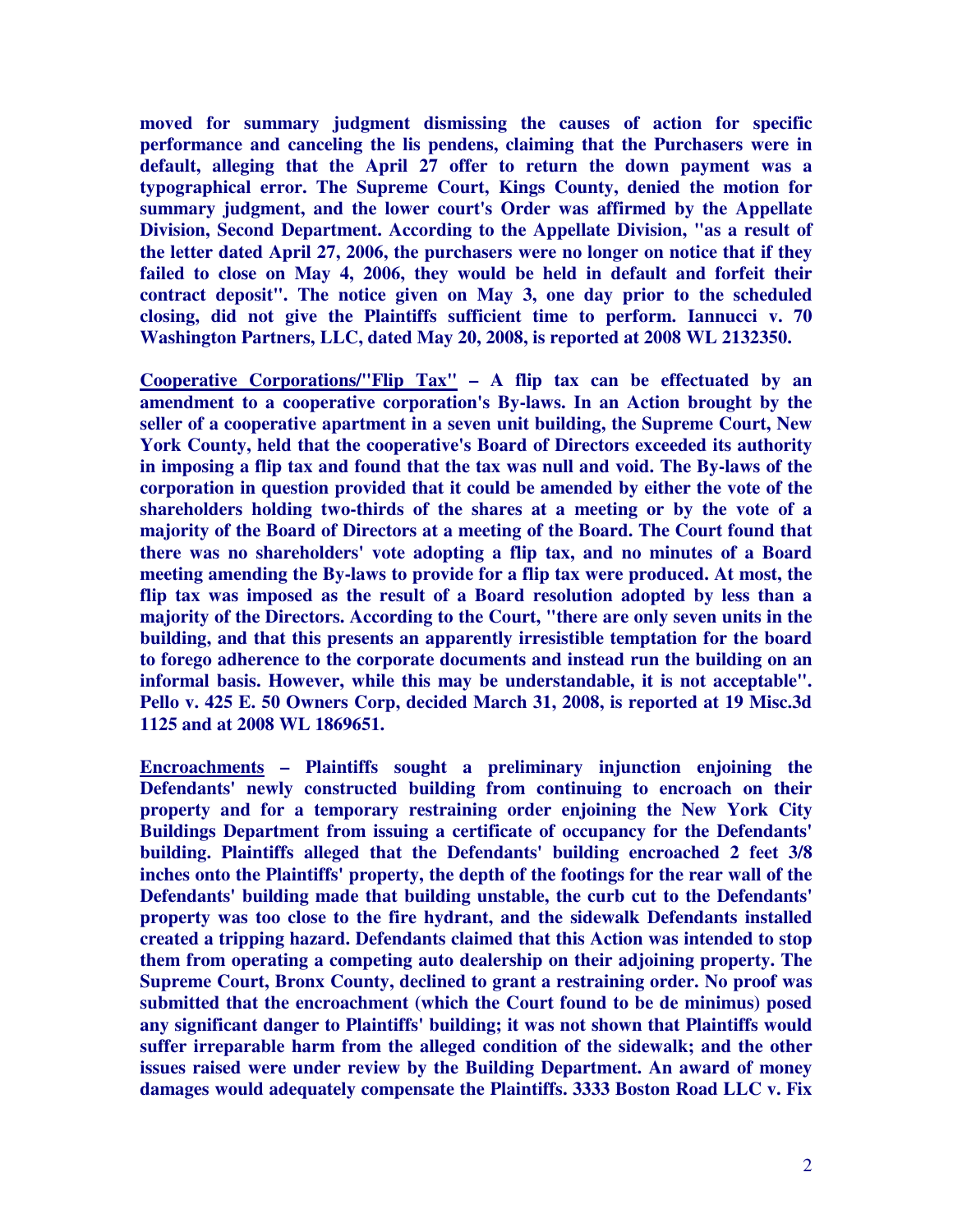**Realty Corp., decided April 21, 2008, was reported in the New York Law Journal on May 21, 2008.** 

**Mortgage Foreclosure - The Defendant-homeowner brought a motion,** *pro se***, for an Order vacating a judgment of foreclosure and sale and barring any attempt to sell her home. She alleged that the Plaintiff engaged in "predatory lending" under New York's Banking Law Section 6-l ("High-cost home loans"). Judge Palmieri of the Supreme Court, Nassau County, denied the motion and vacated the temporary stay that had been entered. The two mortgage loans being foreclosed were not "high cost" loans under the Banking Law; no proof was submitted that there was either fraud or a failure to disclose the loans' terms. Nor was proof submitted that the Defendant was protected by the Home Ownership and Equity Protection Act of 1994 (15 USC Section 1639). According to the Court, "…absent the violation of some statute or other relevant legal principle the law does not permit judges to simply ignore payment obligations voluntarily taken on by mortgagors even if it should have been evident to both lender and borrower that the loan was likely beyond the borrower's ability to repay". Alliance Mortgage Banking Corp. v. Dobkin, decided March 28, 2008, is reported at 2008 WL 1758864.** 

**Mortgage Foreclosure – An Action was commenced to foreclose a mortgage, securing a thirty year note with an interest rate of 9 ½ percent, on the Defendant's home in a minority neighborhood. Judge Kramer of the Supreme Court, Kings County, had held on December 6, 2007 that the burden was on the Defendant to demonstrate that she was the victim of discriminatory lending. However, in this ruling, Judge Kramer held that "a mortgage granted to a minority buyer for the purchase of property in a minority area which carries an interest rate that exceeds nine percent [which he concluded is a "higher priced loan" under the federal Home Mortgage Disclosure Act's standards, for this mortgage and most other thirty year mortgages written after 2000] creates a rebuttable presumption of discriminatory practice" and the foreclosing lender "must demonstrate by a fair preponderance of the evidence that the mortgage was not the product of unlawful discrimination. If the lender is unable to do so, the foreclosure proceeding will be dismissed and the lender left to its remedies at law". The Court further stayed the proceedings since the Defendant is on active military duty and her attorney had asked to be relieved. M&T Mortgage Corp. v. Foy, decided May 1, 2008, is reported at 2008 WL 1915125.** 

**Mortgage Recording Tax/New York State Transfer Tax – The New York State Department of Taxation and Finance has announced that the interest rate to be charged for the period July 1, 2008–September 30, 2008 on late payments and assessments of mortgage recording tax and the State's Real Estate Transfer Tax will be 7% per annum compounded daily. The interest rate to be paid on refunds of those taxes will be 4% per annum compounded daily. The interest rates are published at http://www.tax.state.ny.us/press/2008/int0608.htm.**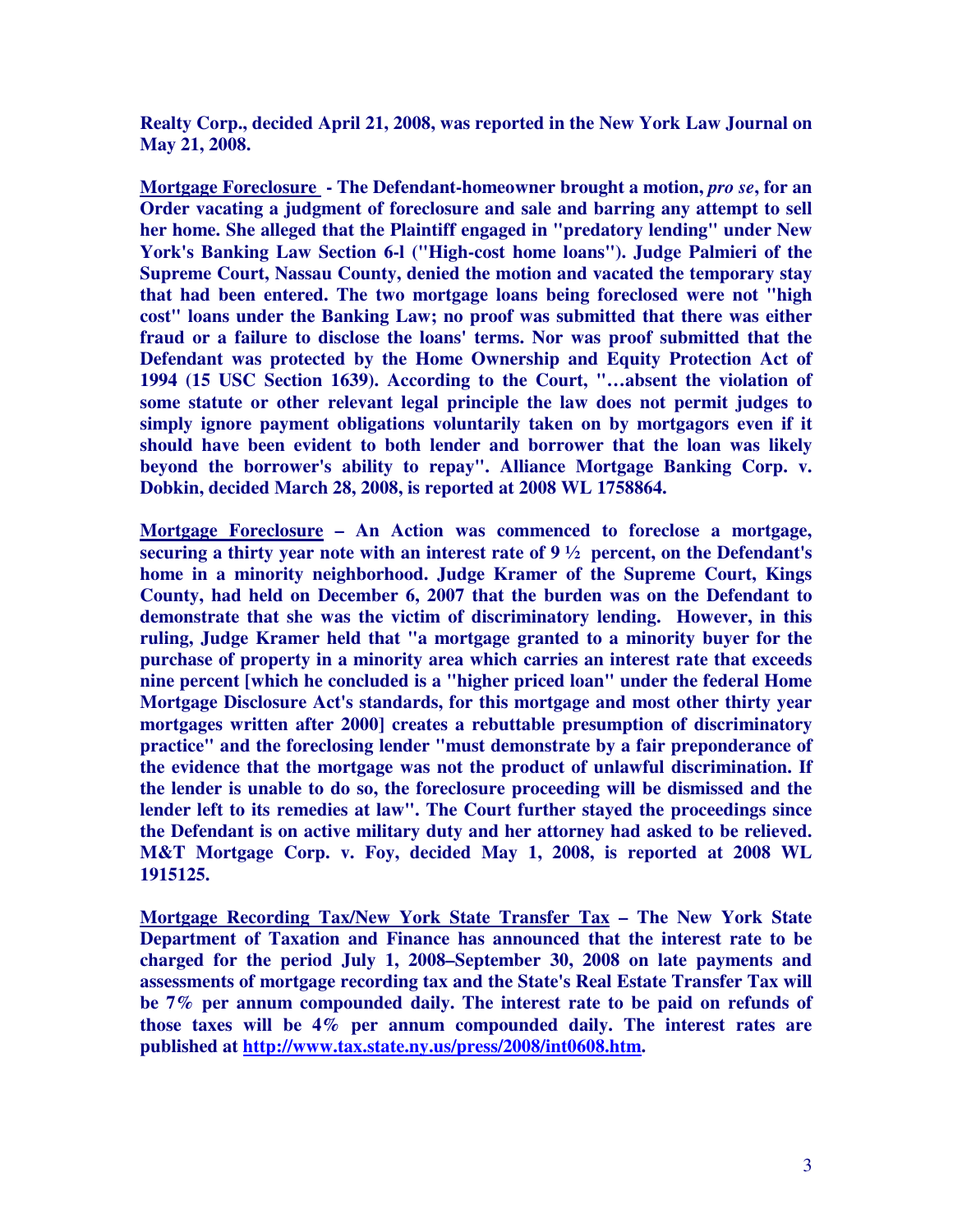**New York City Real Property Transfer Tax – The Audit Division of New York City's Department of Finance has posted the following Statements of Audit Procedure at http://www.nyc.gov/html/dof/html/pub/pub\_guidance\_saps.shtml:** 

**"Real Property Transfer Tax-Transfers Into And Out Of Charitable Organizations", RPTT 2008-1, issued February 29, 2008;** 

**"Real Property Transfer Tax Rate To Be Used For Transfers Of Vacant Land", RPTT 2008-1, issued February 29, 2008.** 

**"All Units–Procedure for Imposition of Civil Penalties", PP-2008-19, issued April 9, 2008.** 

**"Audits of Purported 'Dummy/Strawman' Transfers In Connection With Real Estate Syndications", RPTT-2008-03, issued 4/10/08. (Supersedes Statement of Audit Procedure 02-RPTT, issued 6/26/02).** 

**"Fair Market Value of Real Property", PP-2008-23, issued 4/14/08.** 

**New York City/Recordings – As reported in Current Developments issued on April 23, 2008, the City Register announced a new policy for the return of original recorded documents effective for all documents submitted for recording after June 1, 2008. The New York State Land Title Association was advised that any document submitted for recording (or re-recording) after June 1 not picked up within ten business days following recording would be returned to the person noted on the ACRIS Recording and Endorsement Cover Page as the addressee for the return of the document only if the Register's Office is provided when the document is submitted with either (i) a stamped, addressed return envelope or (ii) an overnight delivery service envelope with a label (such as a Federal Express "US Airbill") completed with the address of the recipient and a billing account number. Otherwise, after ten business days from the date of its recording, the original recorded document will be destroyed by the Register's Office.** 

**The New York State Land Title Association has been advised by the City Register that this policy will be re-evaluated in December and, until that time, pending further review, original documents submitted without a return envelope will not be destroyed after recording.** 

**New York State Transfer Tax – New York State's Department of Taxation and Finance has issued Publication 576, "Transfer or Acquisition of a Controlling Interest in an Entity with an Interest in Real Property". Publication 576 "answers frequently asked questions relating to the transfer or acquisition of a controlling interest...to provide guidance for the relevant provisions of Article 31 of the Tax Law and Part 575 of the Real Estate Transfer Tax Regulations (20 NYCRR)". It is posted at http://www.tax.state.ny.us/pdf/publications/real\_estate/pub576\_608.pdf,**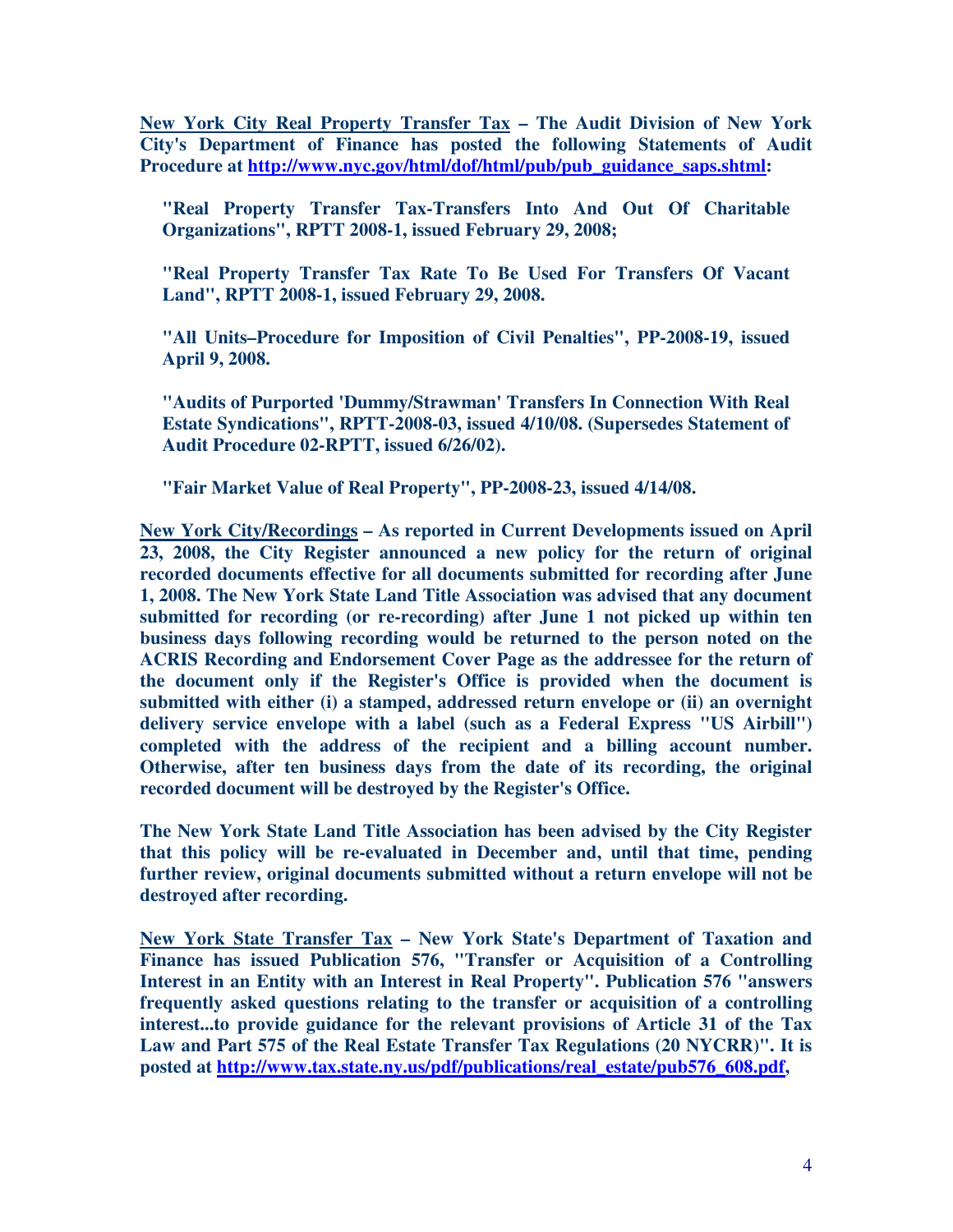**New York State Transfer Tax/Islamic Financing – The New York State Department of Taxation and Finance issued an Advisory Opinion dated April 28, 2008. As set forth in the Advisory Opinion, the Petitioner-bank's borrower, who is the true purchaser of the property in question (the "Client"), makes the contract downpayment; Petitioner pays the balance of the purchase price at closing. The Seller conveys title to the property to Petitioner which, in turn, leases the property to its Client. The monthly lease payment is equivalent to the amount that would have been payable as principal and interest on a conventional loan. The Petitioner is to deed the property to its Client on payment of the remaining principal balance. A Memorandum of Lease and a Memorandum of an Agreement to Purchase are recorded. According to the Department, no real estate transfer tax is due on the creation of the lease or the re-conveyance of fee title. "[T]hese transactions are entered into solely to effect and secure Petitioner's financing of the client's acquisition of the real property". Advisory Opinion TSB-A-08(2)R is posted at http://www.nystax.gov/pdf/advisory\_opinions/real\_estate/a08\_2r.pdf.** 

**Notaries – In an Action to set aside the conveyance of real property by means of allegedly forged powers of attorney, the purchaser commenced a third-party action against the person who notarized the signatures on the powers and his employer. The Defendants in the third-party action moved for summary judgment, claiming that the duties imposed on a notary were complied with, but the Supreme Court, Queens County, denied the motion. Although the notary was given acceptable proof of identification, he did not administer the oath ("do you swear or affirm that the signatures you have affixed to this document are true?") before witnessing the execution of the powers of attorney. As to the claim of vicarious liability against the notary's employer, there were issues of fact to be tried since the notary followed procedures that had been established by his employer. Edwards v. Rockaway Storage Inc., decided April 28, 2008, was reported in the New York Law Journal on May 13, 2008.** 

**Predatory Lending - Plaintiffs, an elderly woman and her son, owned a house in Brooklyn. The mortgage on the property, on which there was a balance due of \$61,120.77 and on which the mortgage payments were \$469.88 a month, was in foreclosure. Plaintiffs conveyed their home, assessed at \$395,000, to Defendant Melnikoff for \$25,000 in cash, the Defendant agreeing to pay off the mortgage. The Plaintiffs were to rent the home for twelve months for \$1,495 a month, have the right to re-purchase at the end of that period for \$250,000, and vacate the property upon thirty days notice if they did not then re-purchase. Plaintiffs commenced an Action to void the deed and mortgages given by Defendant Melnikoff to First Franklin Financial Corp. and to Citibank, N.A. The Supreme Court, Kings County, found that Defendant Melnikoff and other Defendants, claiming to save the Plaintiffs' home from foreclosure, conspired to swindle the Plaintiffs, voided the deed and declared Plaintiffs to be the sole owners of the property. It also voided and canceled the Citibank mortgage, which was executed after the lis pendens in the Action was filed. First Franklin's mortgage was upheld since the funds from that**